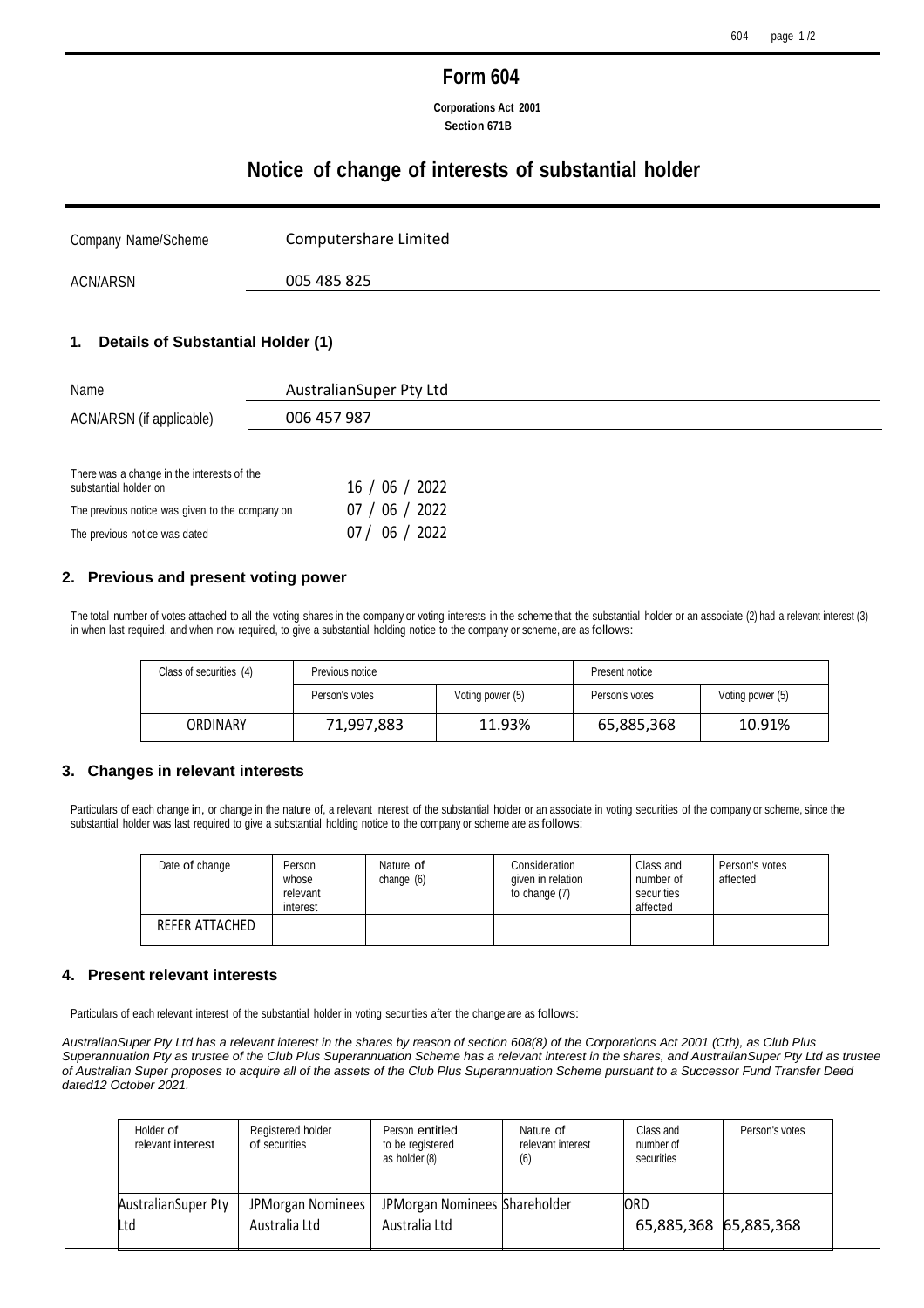### **5. Changes in association**

The persons who have become associates (2) of, ceased to be associates of, or have changed the nature of their association (9) with, the substantial holder in relation to voting interests in the company or scheme are as follows:

| Name and ACN/ARSN (if applicable) | Nature of association |
|-----------------------------------|-----------------------|
| N/A                               |                       |
|                                   |                       |

## **6. Addresses**

The addresses of persons named in this form are as follows:

| Name                    | Address                                          |
|-------------------------|--------------------------------------------------|
| AustralianSuper Pty Ltd | Level 30, 130 Lonsdale Street Melbourne VIC 3000 |
|                         |                                                  |

# **Signature**

| print name | Andrew Lazar | capacity | Compliance Senior Manager |
|------------|--------------|----------|---------------------------|
| sign here  |              | date     | 22/06/2022                |